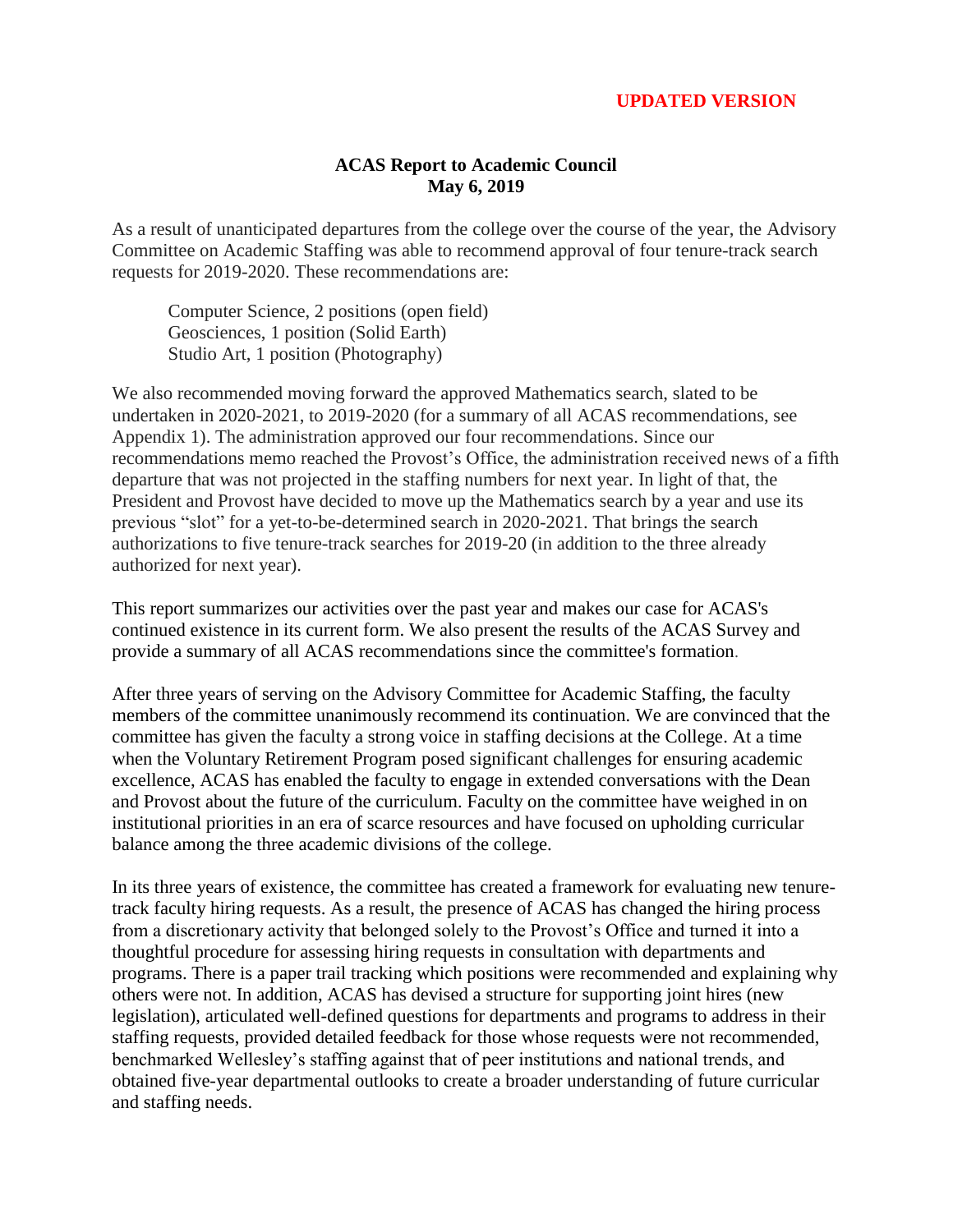ACAS members believe that having a committee of Council that builds faculty expertise in departmental needs and changing curricular trends is valuable for shared governance at the College. ACAS should, therefore, continue to play an important role in the larger strategic planning process. Each year of our first three years has expanded our conception of how to plan. As we have gained experience on the committee, we have enlarged our scope, pushed back on the hiring cap, and tried to increase the number of tenure-track positions by negotiating with the administration. Just as serving on the CFA and Merit committees gives faculty an understanding of the process involved in those areas of crucial College decision-making, serving on ACAS allows faculty to grasp the challenges that the College faces in staffing departments as the size of the faculty has reduced and student needs and interests continue to evolve. As departments, interdisciplinary programs, and new academic initiatives arise, ACAS will play a useful centralizing role in strategizing and coordinating between multiple departmental and program needs.

As with any new committee, there has been a learning curve. We have implemented changes to ACAS's recusal policy after listening to our colleagues in Academic Council, especially regarding the concerns around bias, which we address in detail in an appended document. We have heard the suggestions and concerns expressed in the faculty survey (see Survey results below) and we have already implemented some changes as a result. We trust that our successors on ACAS will take up the suggestions they deem most useful, as they continue to assess which changes allow the committee to function most productively. Virtually all of our peer institutions have comparable committees that provide a formal mechanism for faculty to weigh in on tenuretrack staffing decisions. Until ACAS was established, Wellesley was exceptional in not involving faculty in this important process.

In looking ahead, the current members of ACAS are working on several initiatives. The most pressing is urging the administration to reconsider how faculty on the Early Retirement Plan are counted against the College's cap on the number of tenure lines. Currently, each faculty member on the ERP is counted as a full tenure line. Counting them instead by their .5 teaching commitments would free up space under the cap, allowing ACAS to recommend more positions for approval. It would also more accurately reflect the College's academic staffing.

With the establishment of ACAS, Wellesley has for the first time provided a mechanism for faculty to have a voice in hiring decisions that will shape the future of the college and its curriculum. We urge the faculty not to vote to abolish their own voice in these decisions. The staffing process at the college has now approached the same level of transparency as our tenure promotion and merit processes. We are convinced that the public, collaborative, and selfdetermining nature of ACAS's work helps fulfill Wellesley's distinctive commitment to faculty governance.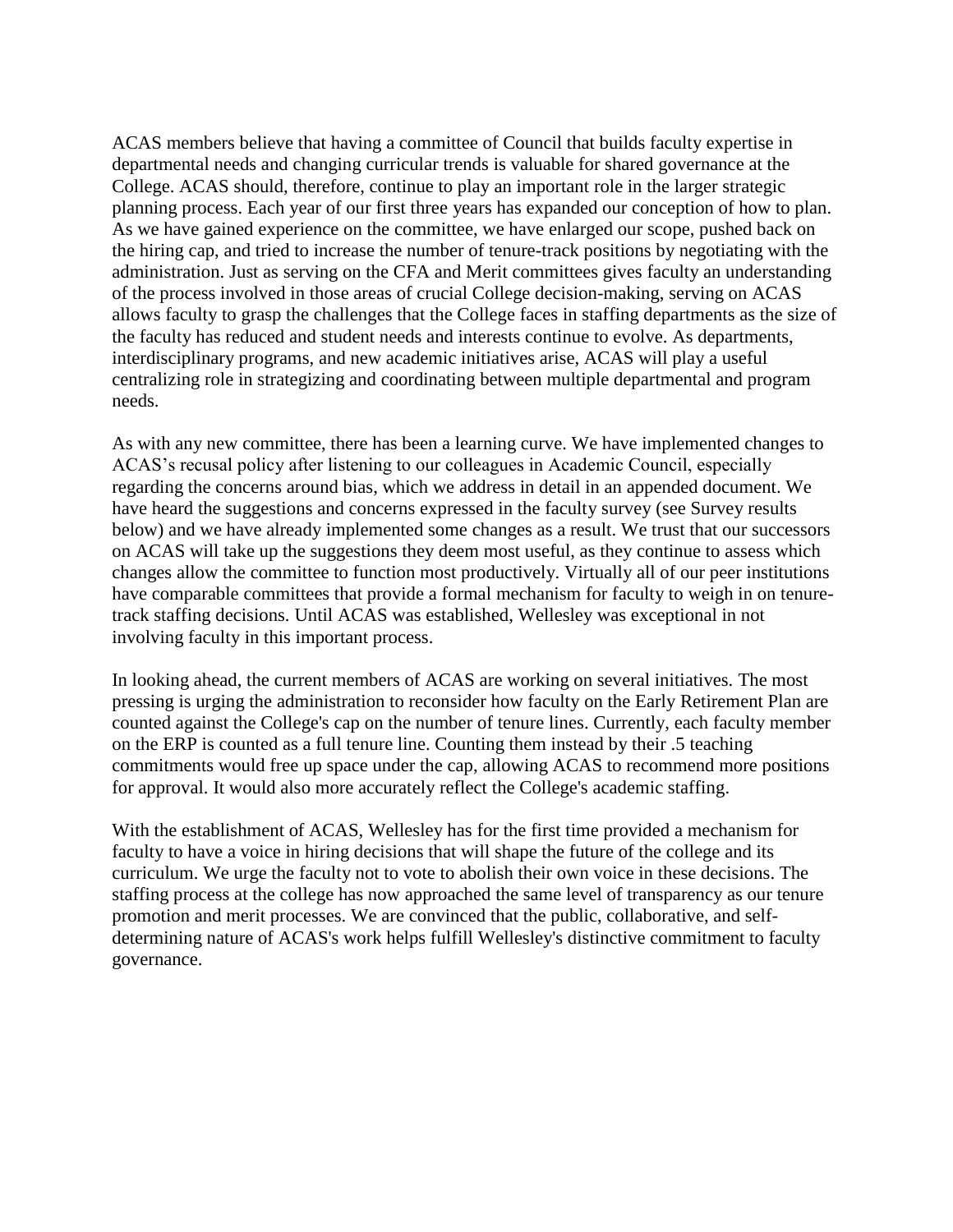Appendix 1: Previous requests considered by ACAS and those recommended to the provost (including TT lines authorized by provost outside of ACAS's regular review process \*)

## **ACAS 2016-2017**

Received 14 requests from:

American Studies, Biological Sciences (2), Chemistry, Cognitive and Linguistic Sciences, Computer Science (3), Economics, French, Neuroscience, Physics, Spanish, Women's and Gender Studies

Recommended and authorized by Provost to begin in 2018-2019:

Biological Sciences: Molecular Geneticist

Cognitive and Linguistic Sciences: Sociolinguist

Computer Science: open field

Physics: open field

Spanish: Golden Age Literature

\*Computer Science: Open field

# **ACAS 2017-2018**

## Received 25 requests from:

Art (3), Biological Sciences, Chemistry, Cinema and Media Studies, Classical Studies, Computer Science (3), East Asian Languages and Cultures (2), Economics, Education, Environmental Studies, French, Geosciences, Italian Studies, Mathematics (2), Music, Political Science (3), Women's and Gender Studies

(\*\*Voluntary Retirement Program: 34 faculty retired (20 tenured, 14 non-tenured)

In May 2018, the administration initially indicated that 6 searches, spread over two years, would be approved. ACAS argued that the planned 6 positions were not sufficient and negotiated with the administration for the authorization of 8 TT searches, over two years (with an additional 4 authorized by the provost\*). The administration agreed with the caveat that these searches would occur over a three-year period from 2018-21:

Recommended and authorized by Provost to begin in 2019-20:

Art History: Islamic Medieval

Biological Sciences: Aquatic Ecology

Chemistry: Biochemistry/Organic

Political Science 1: American Politics

\*American Studies--Mellon Bridge: Asian-American Studies

\*Africana Studies: Social Science

Recommended and authorized by Provost for 2019-20, to begin in 2020-21:

\*Jewish Studies, Open field

Political Science 1, comparative politics

French-Mellon Bridge: 19th-century studies

Recommended and authorized by Provost for 2020-21, to begin in 2021-22:

East Asian Languages and Cultures-Mellon Bridge: pre-modern Chinese literature Mathematics: open field

\*searches granted outside of ACAS's regular evaluation process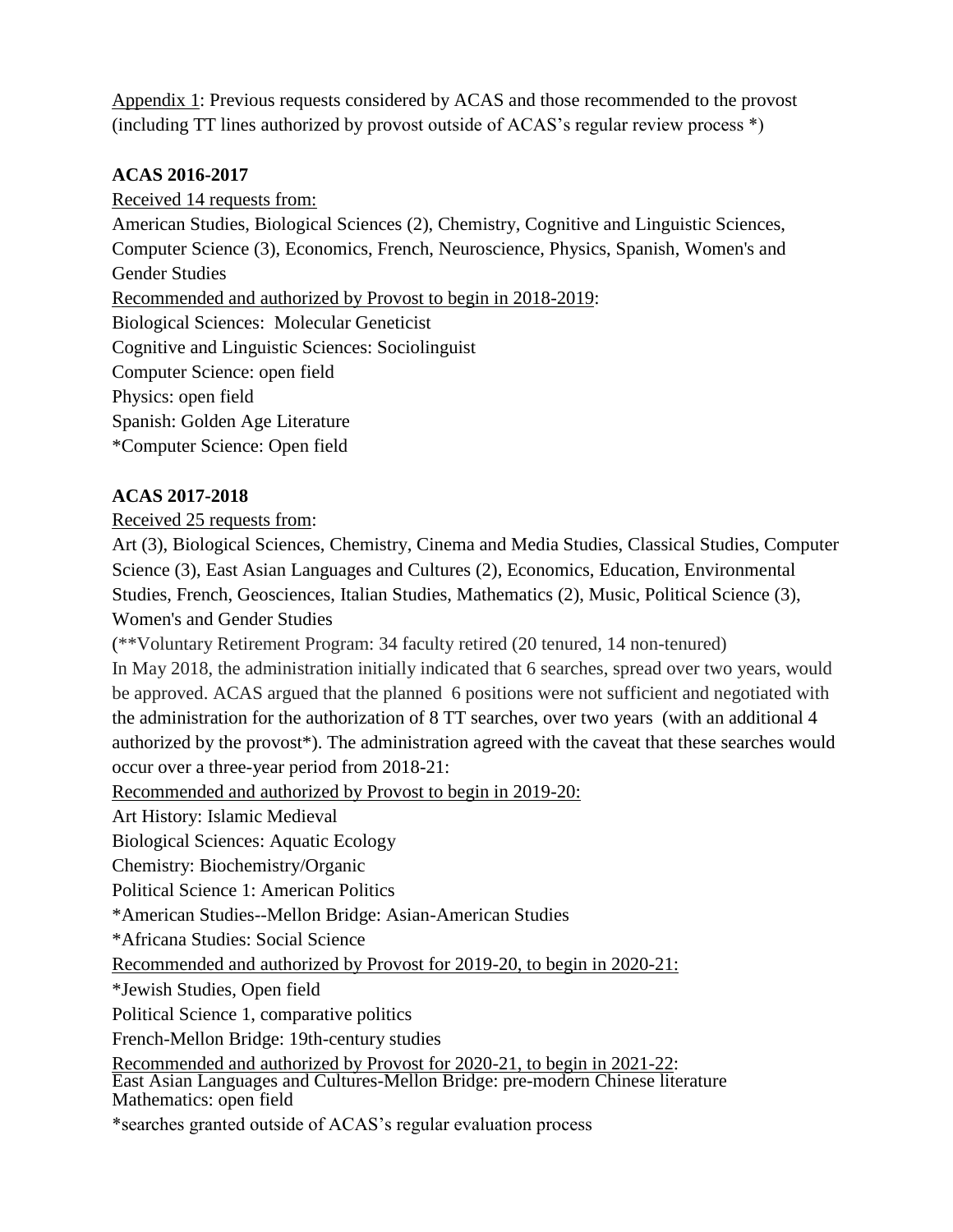# **ACAS 2018-2019**

Received 8 requests from: Anthropology, Art, Cinema & Media Studies, Computer Science (3), Economics, Geosciences Recommended and authorized by Provost to begin search in 2019-2020: Computer Science (2)

Geosciences (1)

Studio Art (1)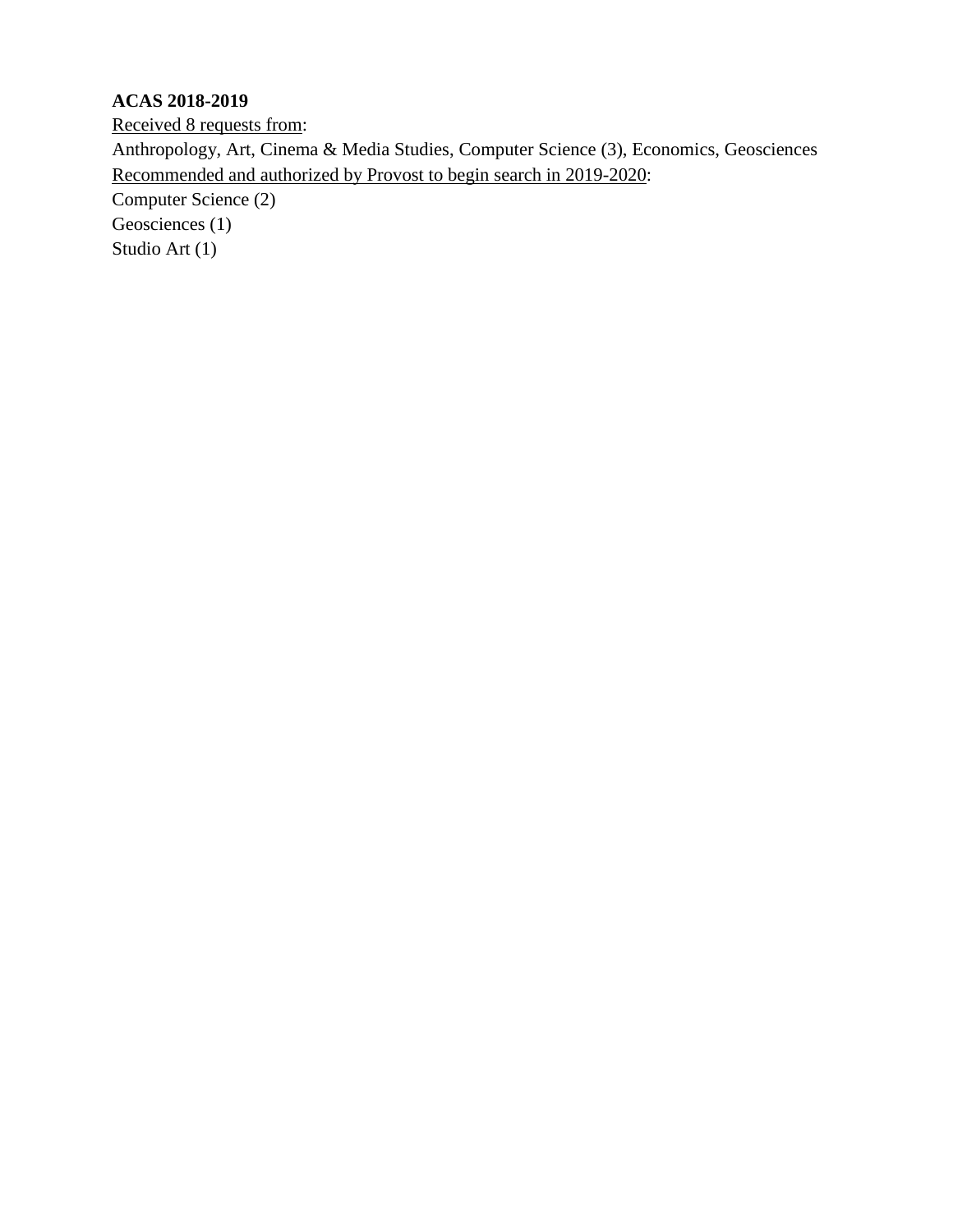## Appendix 2

### ACAS Survey Summary

Thank you to all who participated in the ACAS survey. There were 104 responses, but because not everyone answered all the questions, we report the total for each question separately. A number of broad themes that emerged from the survey responses are summarized below. We include the percentage of responses that alluded to those themes (in order of popularity of the themes).

## **What aspects of ACAS as it is currently constituted do you think are working well? (97 responses)**

• Faculty voice: Faculty members remark that ACAS allows for more faculty input, that faculty have a broader understanding of the long-term needs of the college and that there is a faculty voice involved in long-term planning. (28%)

• Communication and transparency: Respondents mention the increased transparency and communication that ACAS allows and the clarity of how many positions are being requested that is now part of the process. (27%)

● Process (guidelines and guidance): Respondents remarked on the guidance and feedback provided to departments or programs making requests through a common process, the usefulness of the guidelines produced for departments and the efforts to foster joint appointments. (10%)

• Deliberative process: Faculty members point out that ACAS engages in a deliberative process with careful consideration of all requests. (9%)

• Diverse body: Respondents remarked that ACAS is a diverse body with representation from different areas of the college/ broad representation across disciplines. (9%)

Some responses that do not fall within the themes above were: 8% of the respondents did not find any positive aspect to remark upon; 7% were not sure, and 1% thought ACAS had positive aspects but was unsure about its procedures.

## **How might ACAS be improved? For example, would you propose changes to its charge and purview, its composition, its decisions processes, or its communication strategies? (82 responses)**

• Changes to charge and purview: Faculty proposed ACAS should be working with a longer view; "working with a cap is too restrictive"; allowing more flexibility for cross- departmental hires and opportunistic hires; being more data-driven, looking at enrollments, numbers of majors and minors, looking at visiting committee reports; working more globally, not a one-by-one consideration of each request but a larger more long-term view (though one respondent mentioned that this could either be ACAS or another body); having more decision-making power; challenging the view of the Provost and having more interaction with the trustees. (33%)

• Changes to process (recusal): Faculty proposed developing better and more strict recusal policies; ensuring more transparency in the committee's process; avoiding the appearance of bias and the occurrence of bias; resolving and responding to the issue raised about past biased decisions. (18%)

● No changes, instead respondents proposed that ACAS be dissolved and all future TT hires be authorized by the Provost's Office. (16%)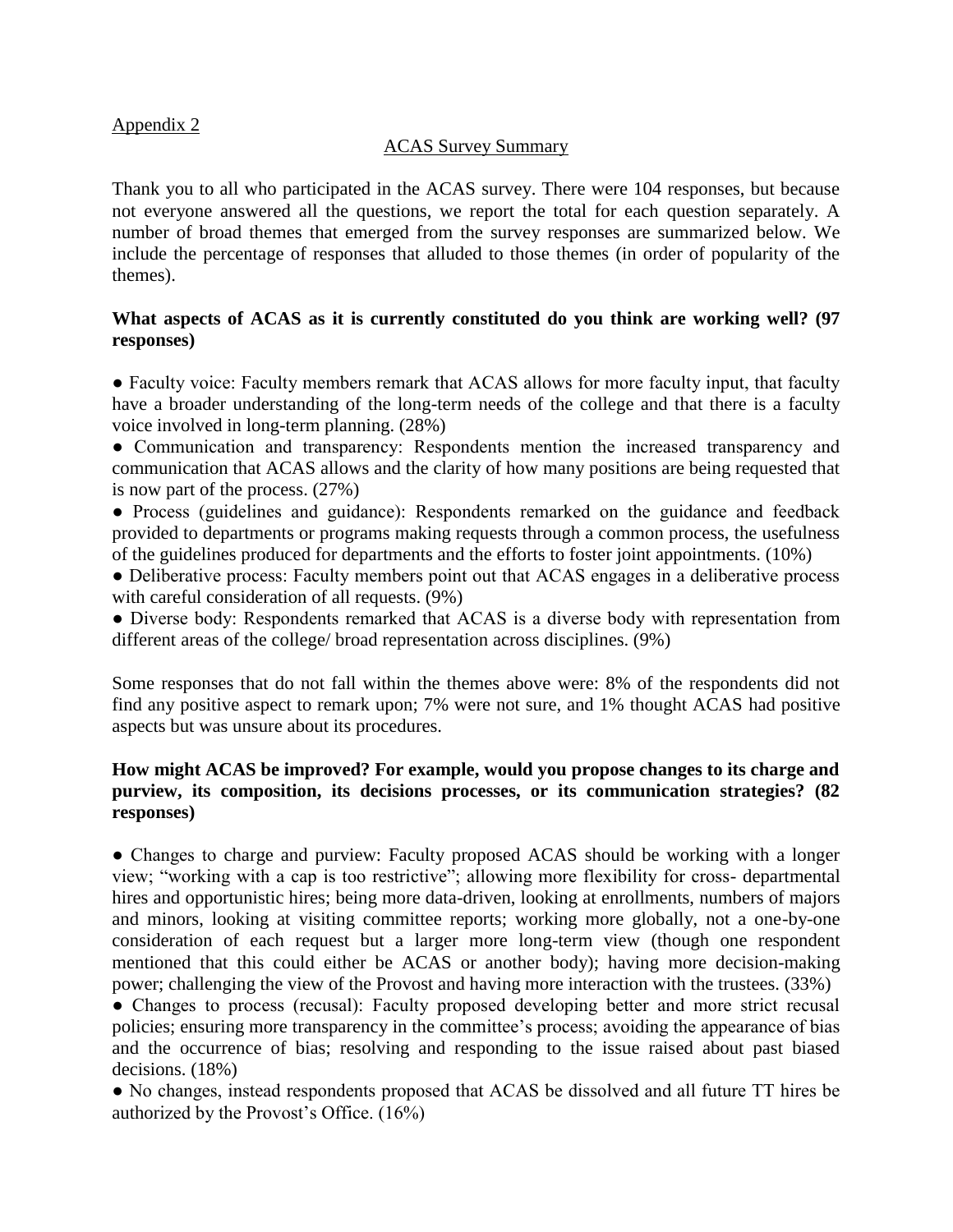• Changes to composition: Respondents proposed a different selection of members (other than the current process) but ensuring that there is broad representation and chosen by each group. (9%)

• Changes to process (communication): Faculty proposed having better information flow regarding the college's staffing goals and departmental goals; for ACAS to foster more interdepartmental communication and proposed that the committee should meet with departments that are submitting requests. (9%)

Some responses that do not fall in the themes mentioned above were: 4% proposed changes to ACAS process to ensure that all positions should go through the same process, none outside of it and ACAS should be involved in all; 3% proposed changes to the committee's process so that the discussion of ACAS and its role would be better timed, as it is too rushed and the committee is too new to decide; 1% proposed changes to the committee's process so that the group does not weigh-in on all, but only some TT requests.

## **Do you think ACAS, as it is currently constituted, should continue as a committee of Academic Council? (98 responses)**

Yes: 47%

No: 45%

Yes, but with with a better recusal policy, or changes that ensure there is no appearance of bias (or bias), or but revisit after another period, or but with more decision-making power: 7% No, with only a few positions it is senseless to keep it and it sends mixed messages because some positions are given by the provost: 2%.

Comments that came up but are not summarized above: Several colleagues (3) wished for opportunities for more in-depth conversations about what a liberal-arts education/degree means, and how to keep those goals in mind while undergoing a reduction in the size of the faculty. Some (2) expressed that those conversations should inform global staffing decisions rather than one-by-one authorization of TT lines.

Thank you again for participating in the survey.